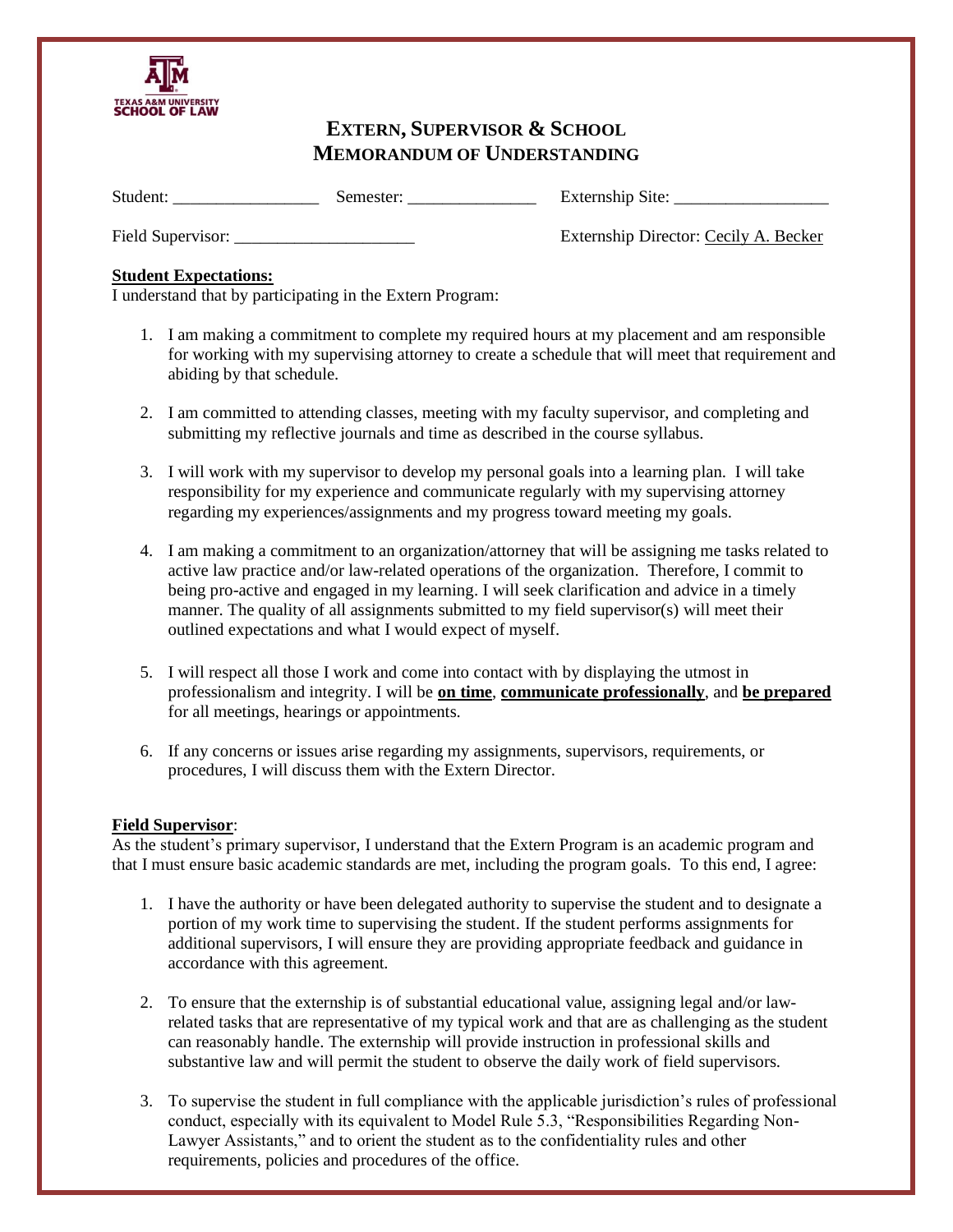- 4. To manage the student's work and meet regularly with the student to discuss assignments and provide feedback. This will include:
	- a. Discussing the student's goals and develop a learning plan;
	- b. Reviewing and verifying the student's hours.
	- c. Reviewing written work and oral communication skills and providing constructive advice and critique;
	- d. Discussing the relationship of the assignment to the larger substantive, procedural or practical issues at hand;
	- e. Discussing any significant ethical issues involved; and
	- f. Completing an evaluation (provided by the school) on the student's work, and reviewing the evaluation with the student.
- 5. To remember the academic mission of the program and value the student's time and commitment to other classes. This may include being flexible during finals and not expecting the student to work more hours per week than they are signed up for in credits. To provide the student the resources necessary to work and learn effectively, including adequate workspace.
- 6. To not charge any client or collect any fee for the student's time if the student is not receiving compensation for work performed.
- 7. To be available to speak with the school throughout the semester and as needed, and to notify the Extern Director if the student is not performing competently at any time during the term.

### **Student & Field Supervisor:**

We understand:

- 1. That the externship is of a fixed duration, is not a guarantee of future employment and is structured around an academic experience. The student is committing to work \_\_\_\_\_\_hours in exchange for \_\_\_\_\_\_\_pass/fail academic credits. Anticipated start date\_\_\_\_\_; end date\_\_\_\_\_\_.
- 2. That the externship experience is for the educational benefit of the student; that the externship, even though it includes actual operation of the organization, is similar to training which would be given in the educational environment; that the student does not displace or substitute for regular employees, but works under close supervision of existing staff; that the organization will derive no immediate advantage from the activities of the student and on occasion operations may actually be impeded; that the student is not necessarily entitled to a job at the conclusion of the externship; and that the student is not entitled to wages for the time spent in the externship.
- 3. That a student cannot accept a stipend or be compensated for work performed while interning for credit, or be reimbursed for reasonable out-of-pocket expenses, unless pre-approved by the Extern **Director**

| <b>Student Signature</b> | Date | phone | E-mail |
|--------------------------|------|-------|--------|
|                          |      |       |        |
| Field Supervisor         | Date | phone | E-mail |

*If you do not have the authority to designate a portion of your work time to supervision, please provide a supervisor signature below authorizing participation, and designating you as the field supervisor for the student this semester.*